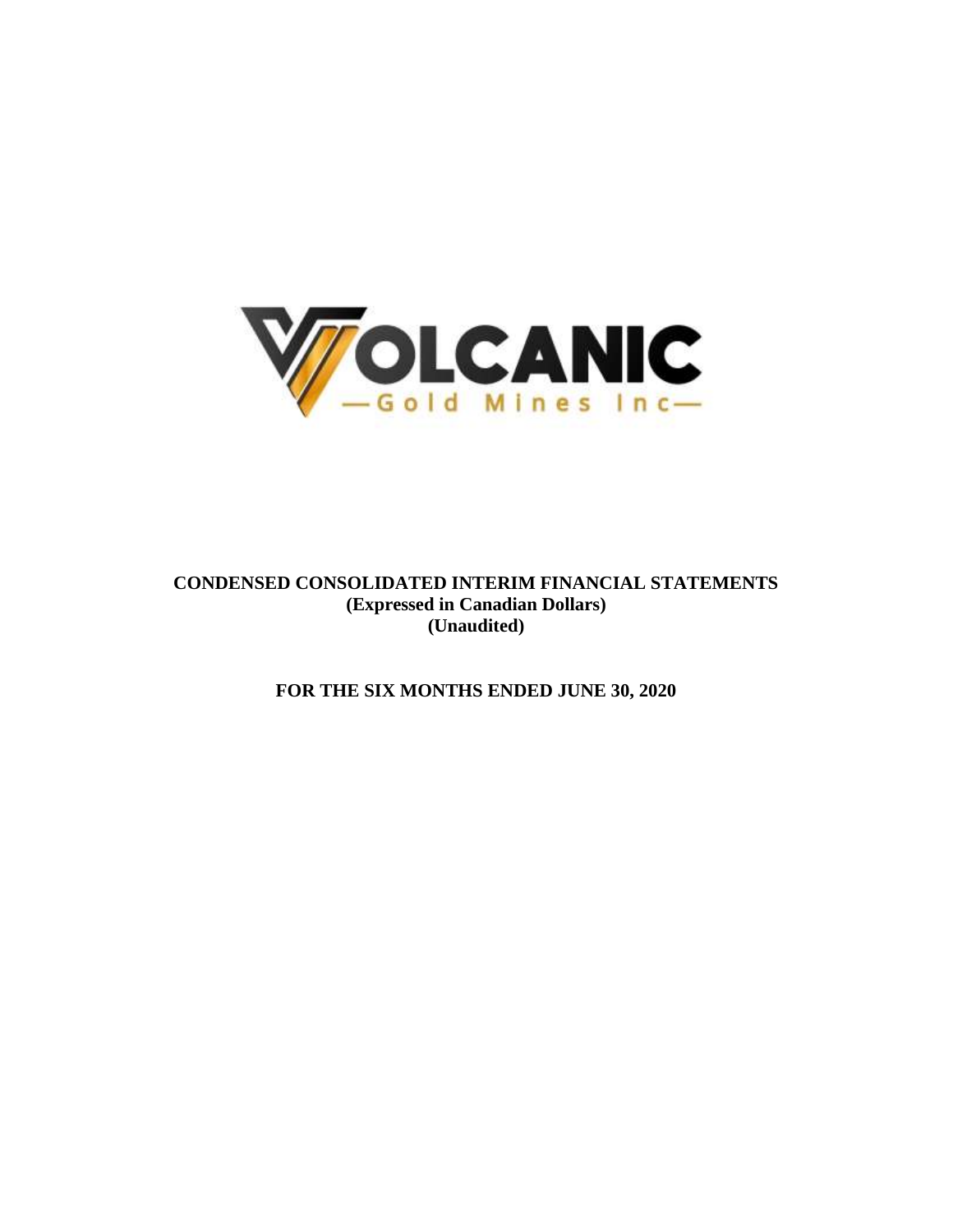# **NOTICE OF NO AUDITOR REVIEW OF CONDENSED CONSOLIDATED INTERIM FINANCIAL STATEMENTS**

In accordance with National Instrument 51-102 of the Canadian Securities Administrators, the Company discloses that its external auditors have not reviewed the unaudited condensed consolidated interim financial statements for the six months ended June 30, 2020. These financial statements have been prepared by management and approved by the Audit Committee and the Board of Directors of the Company.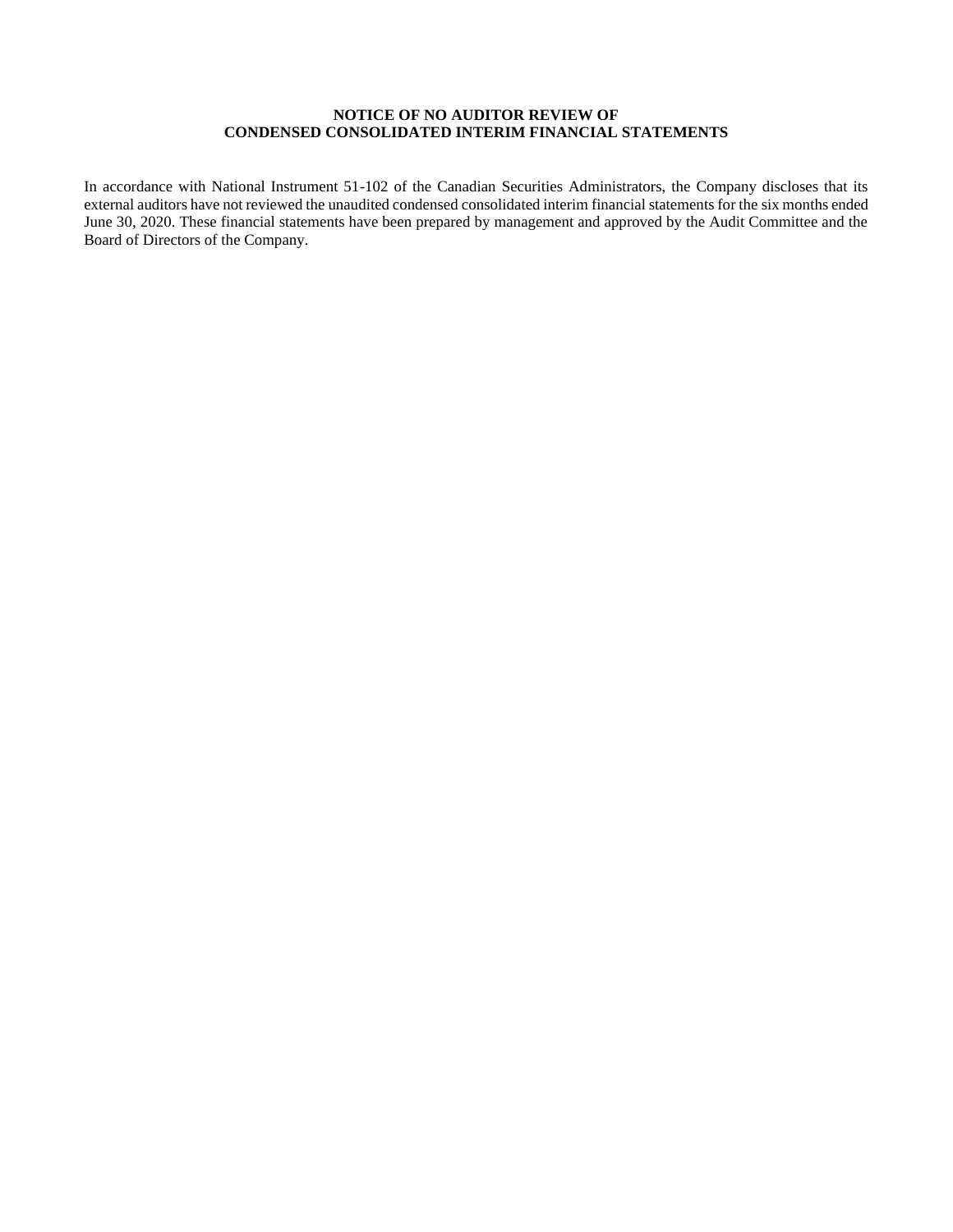**VOLCANIC GOLD MINES INC.**

CONDENSED CONSOLIDATED INTERIM STATEMENTS OF FINANCIAL POSITION (UNAUDITED) (Expressed in Canadian Dollars)

|                                                   | <b>June 30,</b> | December 31,   |
|---------------------------------------------------|-----------------|----------------|
|                                                   | 2020            | 2019           |
| <b>ASSETS</b>                                     |                 |                |
| <b>Current</b>                                    |                 |                |
| Cash                                              | \$<br>220,605   | \$<br>162,739  |
| Receivables                                       | 2,777           | 3,923          |
| Prepaid expenses and deposits                     | 5,691           | 3,152          |
| Total current assets                              | 229,073         | 169,814        |
| Non-current                                       |                 |                |
| Long-term deposits (Note 9)                       | 61,000          | 61,000         |
| Property and equipment (Note 5)                   | 1,045           | 1,230          |
| Total non-current assets                          | 62,045          | 62,230         |
|                                                   | \$<br>291,118   | 232,044<br>\$  |
| <b>LIABILITIES AND SHAREHOLDERS' EQUITY</b>       |                 |                |
| <b>Current</b>                                    |                 |                |
| Accounts payable and accrued liabilities (Note 9) | \$<br>177,250   | \$<br>130,987  |
| <b>Total liabilities</b>                          | 177,250         | 130,987        |
| Shareholders' equity                              |                 |                |
| Share capital (Note 10)                           | 13,746,875      | 13,746,875     |
| Share subscriptions received in advance (Note 16) | 131,000         |                |
| Other equity reserves (Note 10)                   | 1,335,309       | 1,346,557      |
| Deficit                                           | (14, 922, 905)  | (14, 815, 964) |
| Equity attributed to shareholders of the Company  | 290,279         | 277,468        |
| Non-controlling interest (Note 6)                 | (176, 411)      | (176, 411)     |
| Total shareholders' equity                        | 113,868         | 101,057        |
|                                                   | \$<br>291.118   | \$<br>232,044  |

Approved and authorized by the Board on August 20, 2020.

*"Charles Straw"* Director *"Simon Ridgway"* Director Simon Ridgway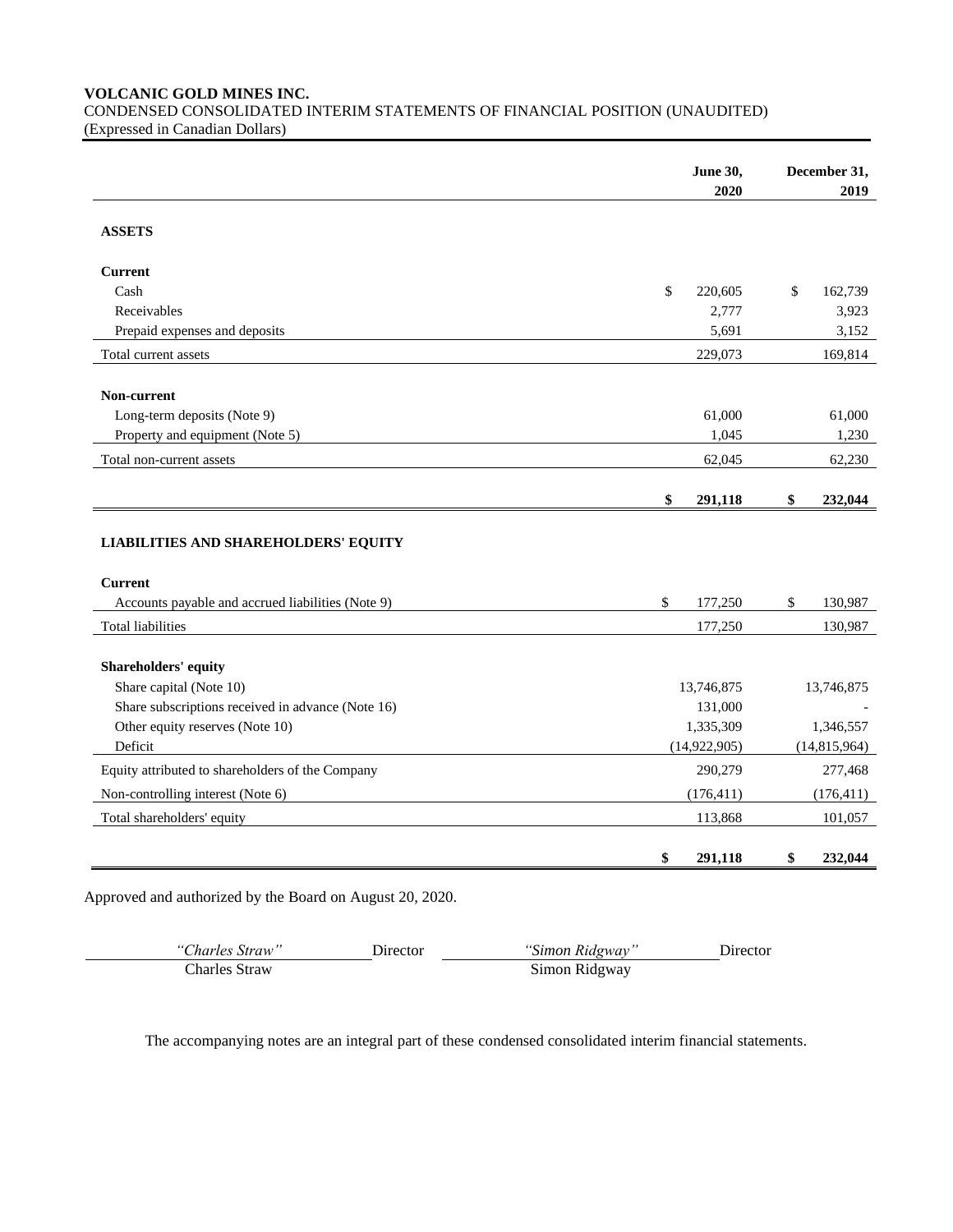## **VOLCANIC GOLD MINES INC.**

CONDENSED CONSOLIDATED INTERIM STATEMENTS OF LOSS AND COMPREHENSIVE LOSS (UNAUDITED) (Expressed in Canadian Dollars)

|                                                                                                                         | Three months ended June 30, |    |               |                  | Six months ended June 30, |            |
|-------------------------------------------------------------------------------------------------------------------------|-----------------------------|----|---------------|------------------|---------------------------|------------|
|                                                                                                                         | 2020                        |    | 2019          | 2020             |                           | 2019       |
| <b>Exploration expenditures</b> (Note 8)                                                                                | \$<br>23,713                | \$ | $\frac{1}{2}$ | \$<br>23,713     | \$                        |            |
| General and administrative expenses                                                                                     |                             |    |               |                  |                           |            |
| Consulting and management fees (Note 9)                                                                                 | \$<br>20,750                | \$ | 16,500        | \$<br>37,250     | \$                        | 33,000     |
| Depreciation                                                                                                            | 93                          |    | 477           | 185              |                           | 953        |
| Legal and audit fees                                                                                                    | 428                         |    | 1,111         | 856              |                           | 3,544      |
| Office and administration (Note 9)                                                                                      | 8,399                       |    | 13,905        | 18,571           |                           | 30,294     |
| Salaries and benefits (Note 9)                                                                                          | 7,878                       |    | 21,393        | 15,699           |                           | 41,912     |
| Shareholder communications (Note 9)                                                                                     | 1,360                       |    | 882           | 1,360            |                           | 1,562      |
| Transfer agent and regulatory fees (Note 9)                                                                             | 6,147                       |    | 11,484        | 12,910           |                           | 17,880     |
| Travel (Note 9)                                                                                                         | 567                         |    | 981           | 3,485            |                           | 1,186      |
|                                                                                                                         | 45,622                      |    | 66,733        | 90,316           |                           | 130,331    |
| Loss before other item                                                                                                  | (69, 335)                   |    | (66, 733)     | (114,029)        |                           | (130, 331) |
| Other item                                                                                                              |                             |    |               |                  |                           |            |
| Foreign exchange gain (loss)                                                                                            | (3,771)                     |    | 1,771         | (4,160)          |                           | 3,560      |
| Loss and comprehensive loss for the period                                                                              | \$<br>(73, 106)             | \$ | (64, 962)     | \$<br>(118, 189) | \$                        | (126,771)  |
| Loss and comprehensive loss attributable to:<br>Equity shareholders of the Company<br>Non-controlling interest (Note 6) | \$<br>(73,106)              | \$ | (64, 962)     | \$<br>(118, 189) | \$                        | (126,771)  |
|                                                                                                                         | \$<br>(73, 106)             | \$ | (64,962)      | \$<br>(118, 189) | \$                        | (126,771)  |
| Basic and diluted loss per common share attributable to<br>equity shareholders of the Company                           | \$(0.01)                    |    | \$(0.01)      | \$(0.01)         |                           | \$(0.02)   |
| Weighted average number of common shares outstanding                                                                    | 8.603.880                   |    | 8,340,144     | 8,603,880        |                           | 7.467.768  |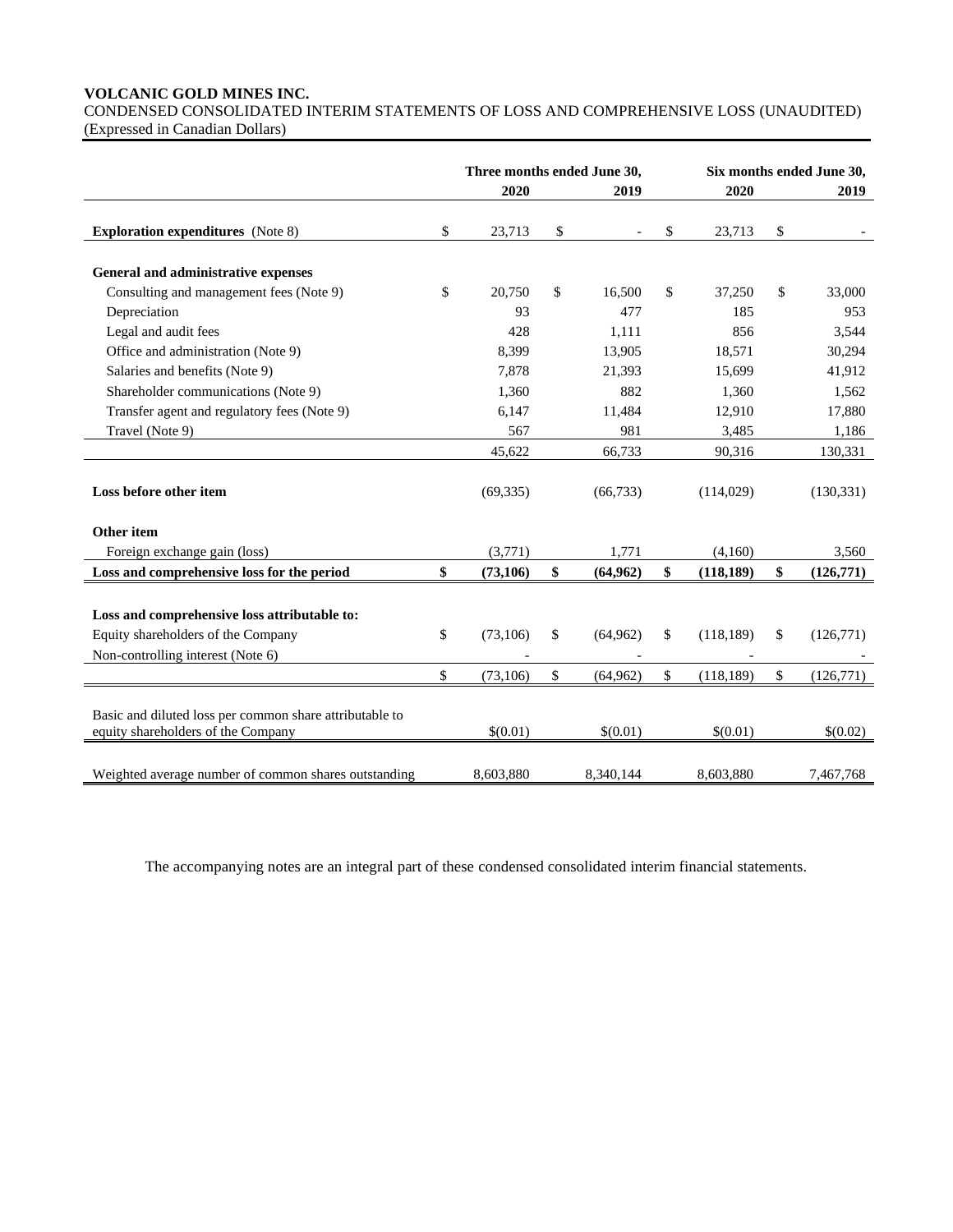# **VOLCANIC GOLD MINES INC.** CONDENSED CONSOLIDATED INTERIM STATEMENTS OF CASH FLOWS (UNAUDITED)

(Expressed in Canadian Dollars)

|                                                                    | Three months ended June 30, |           |    |           | Six months ended June 30, |            |    |            |  |
|--------------------------------------------------------------------|-----------------------------|-----------|----|-----------|---------------------------|------------|----|------------|--|
|                                                                    |                             | 2020      |    | 2019      |                           | 2020       |    | 2019       |  |
| <b>CASH FLOWS FROM OPERATING ACTIVITIES</b><br>Loss for the period | \$                          | (73, 106) | \$ | (64, 962) | \$                        | (118, 189) | \$ | (126,771)  |  |
|                                                                    |                             |           |    |           |                           |            |    |            |  |
| Item not affecting cash:                                           |                             |           |    |           |                           |            |    |            |  |
| Depreciation                                                       |                             | 93        |    | 477       |                           | 185        |    | 953        |  |
|                                                                    |                             | (73, 013) |    | (64, 485) |                           | (118,004)  |    | (125, 818) |  |
| Non-cash working capital item changes:                             |                             |           |    |           |                           |            |    |            |  |
| Amounts receivable                                                 |                             | (449)     |    | (882)     |                           | 1,146      |    | 8,280      |  |
| Prepaid expenses and deposits                                      |                             | (4,769)   |    | 2,230     |                           | (2,539)    |    | (2,498)    |  |
| Accounts payable and accrued liabilities                           |                             | 39,538    |    | (110,372) |                           | 46,263     |    | (83, 685)  |  |
| Net cash used in operating activities                              |                             | (38,693)  |    | (173,509) |                           | (73, 134)  |    | (203, 721) |  |
| <b>FINANCING ACTIVITIES</b>                                        |                             |           |    |           |                           |            |    |            |  |
| Proceeds from issuance of common shares                            |                             |           |    | 375,000   |                           |            |    | 375,000    |  |
| Share subscriptions received                                       |                             | 131,000   |    |           |                           | 131,000    |    |            |  |
| Share issuance costs                                               |                             |           |    | (4,905)   |                           |            |    | (4,905)    |  |
| Net cash provided by financing activities                          |                             | 131,000   |    | 370,095   |                           | 131,000    |    | 370,095    |  |
| Change in cash for the period                                      |                             | 92,307    |    | 196,586   |                           | 57,866     |    | 166,374    |  |
| Cash, beginning of period                                          |                             | 128,298   |    | 52,463    |                           | 162,739    |    | 82,675     |  |
| Cash, end of period                                                | \$                          | 220,605   | \$ | 249,049   | \$                        | 220,605    | \$ | 249,049    |  |

**Supplemental disclosure with respect to cash flows** (Note 15)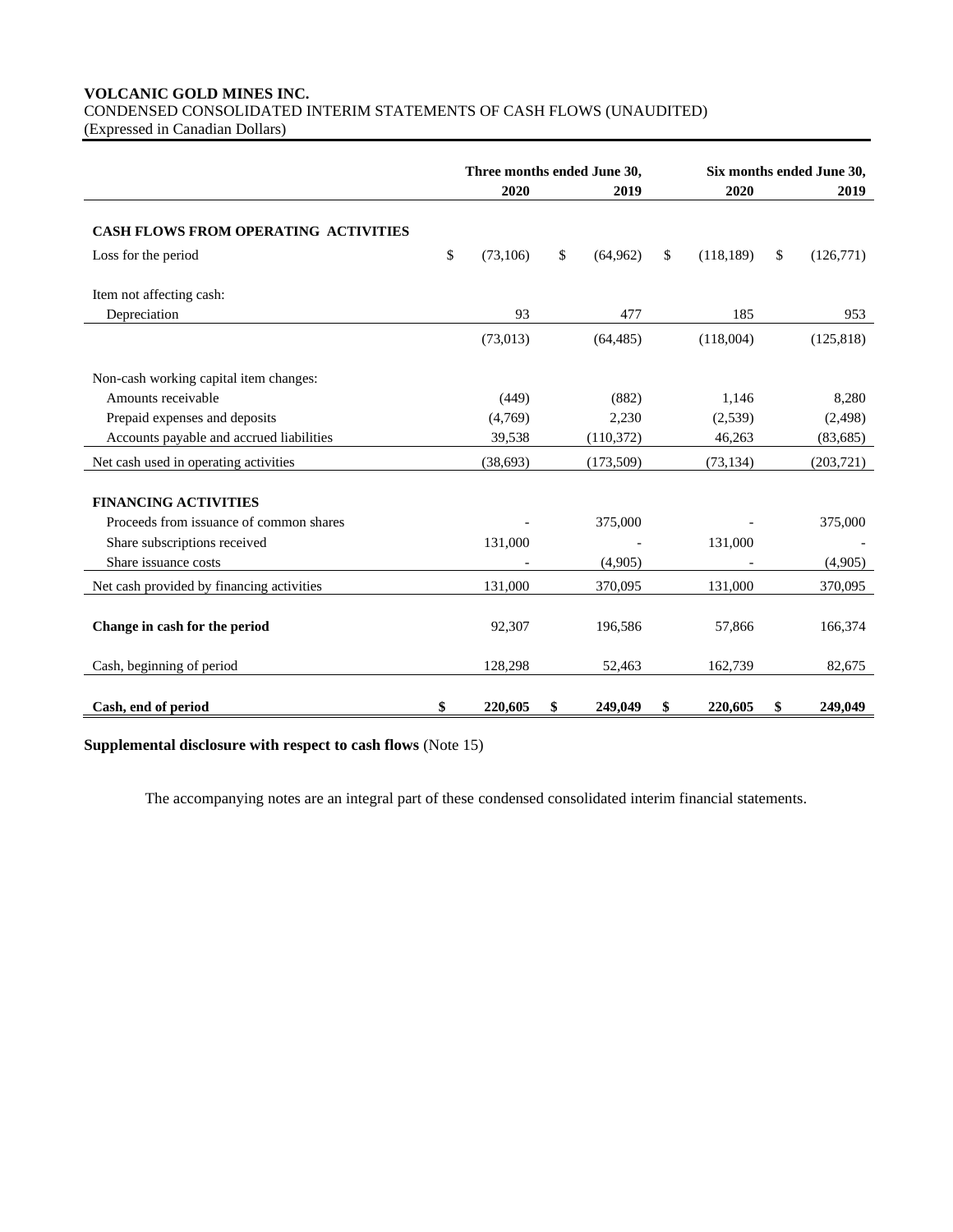# **VOLCANIC GOLD MINES INC.**

CONDENSED CONSOLIDATED INTERIM STATEMENTS OF CHANGES IN SHAREHOLDERS' EQUITY (DEFICIENCY) (UNAUDITED) For the six months ended June 30, 2020 and 2019 (Expressed in Canadian Dollars)

|                                                                | <b>Number</b> | Amount       | <b>Share</b><br>subscriptions<br>received | Warrants<br>reserve | <b>Share-based</b><br>payment<br>reserve | <b>Deficit</b> | <b>Total equity</b><br>attributed to<br>shareholders | Non-<br>controlling<br>interest | <b>Total</b>  |
|----------------------------------------------------------------|---------------|--------------|-------------------------------------------|---------------------|------------------------------------------|----------------|------------------------------------------------------|---------------------------------|---------------|
| Balance, December 31, 2018                                     | 6,555,219     | \$13,191,847 | \$                                        | \$208,357           | 1,934,870<br>\$                          | \$(15,383,527) | (48, 453)<br>\$                                      | \$(176, 411)                    | \$(224,864)   |
| Loss for the period                                            |               |              |                                           |                     |                                          | (126, 771)     | (126,771)                                            | $\overline{\phantom{a}}$        | (126,771)     |
| Shares issued for debt settlement<br>Shares issued for private | 548,661       | 192,031      |                                           |                     |                                          |                | 192,031                                              |                                 | 192,031       |
| placement                                                      | 1,500,000     | 375,000      |                                           |                     |                                          |                | 375,000                                              |                                 | 375,000       |
| Share issuance costs                                           |               | (4,905)      |                                           |                     |                                          |                | (4,905)                                              |                                 | (4,905)       |
| Balance, June 30, 2019                                         | 7,103,880     | 13,753,973   |                                           | 208,357             | 1,934,870                                | (15,510,298)   | 386,902                                              | (176, 411)                      | 210,491       |
| Loss for the period                                            |               |              |                                           |                     |                                          | (71,028)       | (71,028)                                             |                                 | (71,028)      |
| Shares issued for debt settlement<br>Fair value of expired and |               | (38, 406)    |                                           |                     |                                          |                | (38, 406)                                            |                                 | (38, 406)     |
| forfeited options                                              |               |              |                                           |                     | (765, 362)                               | 765,362        |                                                      |                                 |               |
| Fair value of expired warrants                                 |               | 31,308       |                                           | (31, 308)           |                                          |                |                                                      |                                 |               |
| Balance, December 31, 2019                                     | 8,603,880     | 13,746,875   |                                           | 177,049             | 1,169,508                                | (14,815,964)   | 277,468                                              | (176, 411)                      | 101,057       |
| Loss for the period                                            |               |              |                                           |                     |                                          | (118, 189)     | (118, 189)                                           | $\sim$                          | (118, 189)    |
| Shares subscriptions received<br>Fair value of expired and     |               | ٠            | 131,000                                   |                     |                                          |                | 131,000                                              |                                 | 131,000       |
| forfeited options                                              |               |              |                                           |                     | (11,248)                                 | 11,248         |                                                      |                                 |               |
| <b>Balance, June 30, 2020</b>                                  | 8,603,880     | \$13,746,875 | \$131,000                                 | \$177,049           | \$1,158,260                              | \$(14,922,905) | 290,279<br>S                                         | \$(176, 411)                    | 113,868<br>\$ |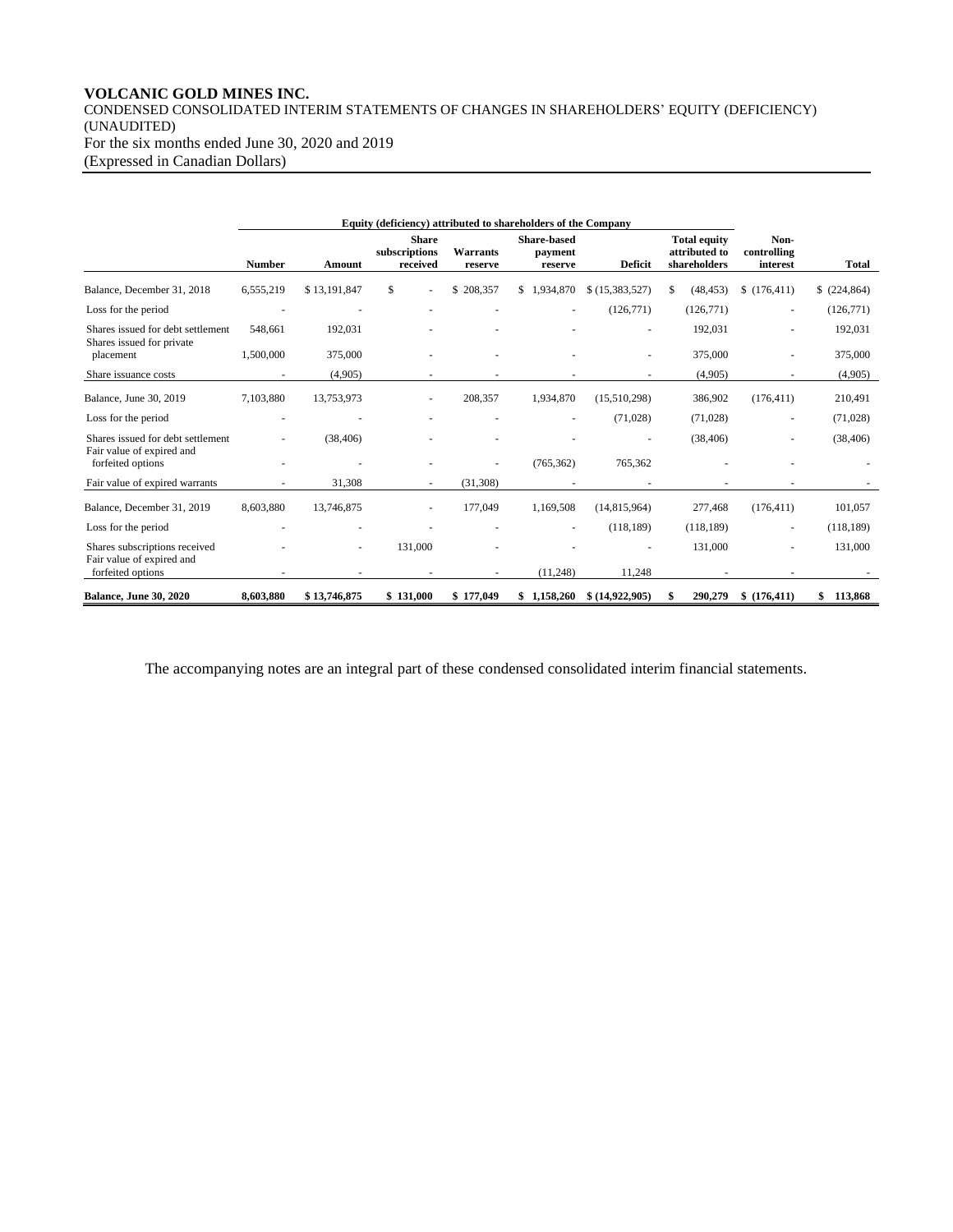## **1. NATURE AND CONTINUANCE OF OPERATIONS**

Volcanic Gold Mines Inc. is a publicly traded company incorporated under the British Columbia Corporations Act on April 25, 2007. The Company together with its subsidiaries (collectively referred to as the "Company") is principally engaged in acquisition and exploration of resource properties. The Company currently trades under the symbol "VG" on the TSX Venture Exchange ("TSXV").

The head office, principal address and records office of the Company are located at 200 Burrard Street, Suite 650, Vancouver, British Columbia, V6C 3L6, Canada.

These condensed consolidated interim financial statements have been prepared on a going concern basis, which assumes that the Company will be able to meet its obligations and continue its operations for its next fiscal year. Realization values may be substantially different from carrying values as shown and these condensed consolidated interim financial statements do not give effect to adjustments that would be necessary to the carrying values and classification of assets and liabilities should the Company be unable to continue as a going concern. Such adjustments could be material. At June 30, 2020, the Company had not yet achieved profitable operations, has accumulated losses of \$14,922,905 since its inception, and expects to incur further losses in the development of its business. This material uncertainty may cast significant doubt about the Company's ability to continue as a going concern. The Company's ability to continue as a going concern is dependent upon its ability to generate future profitable operations and/or obtain the necessary financing to meet its obligations and repay its liabilities arising from normal business operations when they come due.

Since March 2020, the outbreak of the novel strain of coronavirus, specifically identified as "COVID-19", has continued to result in governments worldwide enacting emergency measures to combat the spread of the virus. These measures, which include the implementation of travel bans, self-imposed quarantine periods and physical distancing, have caused material disruption to business globally resulting in an economic slowdown. Global equity markets have experienced significant volatility and weakness. The duration and impact of the COVID-19 outbreak is unknown at this time and it is not possible to reliably estimate the length and severity of these developments and the impact on the financial results and condition of the Company in future periods.

# **2. BASIS OF PREPARATION**

### **Statement of compliance**

These condensed consolidated interim financial statements are prepared in accordance with International Accounting Standard ("IAS") 34 *Interim Financial Reporting* under International Financial Reporting Standards ("IFRS") issued by the International Accounting Standards Board ("IASB"). These condensed consolidated interim financial statements follow the same accounting policies and methods of application as the most recent annual consolidated financial statements of the Company. These condensed consolidated interim financial statements do not contain all of the information required for full annual financial statements. Accordingly, these condensed consolidated interim financial statements should be read in conjunction with the Company's most recent annual consolidated financial statements, which were prepared in accordance with IFRS as issued by the IASB.

### **Basis of Measurement**

These condensed consolidated interim financial statements have been prepared on the historical cost basis except for certain financial instruments, which are measured at fair value. In addition, these condensed consolidated interim financial statements have been prepared using the accrual basis of accounting, except for cash flow information.

The condensed consolidated interim financial statements are presented in Canadian dollars ("CAD").

The preparation of condensed consolidated interim financial statements in compliance with IFRS requires management to make certain critical accounting estimates. It also requires management to exercise judgment in applying the Company's accounting policies. The areas involving a higher degree of judgment of complexity, or areas where assumptions and estimates are significant to the condensed consolidated interim financial statements are disclosed in Note 4.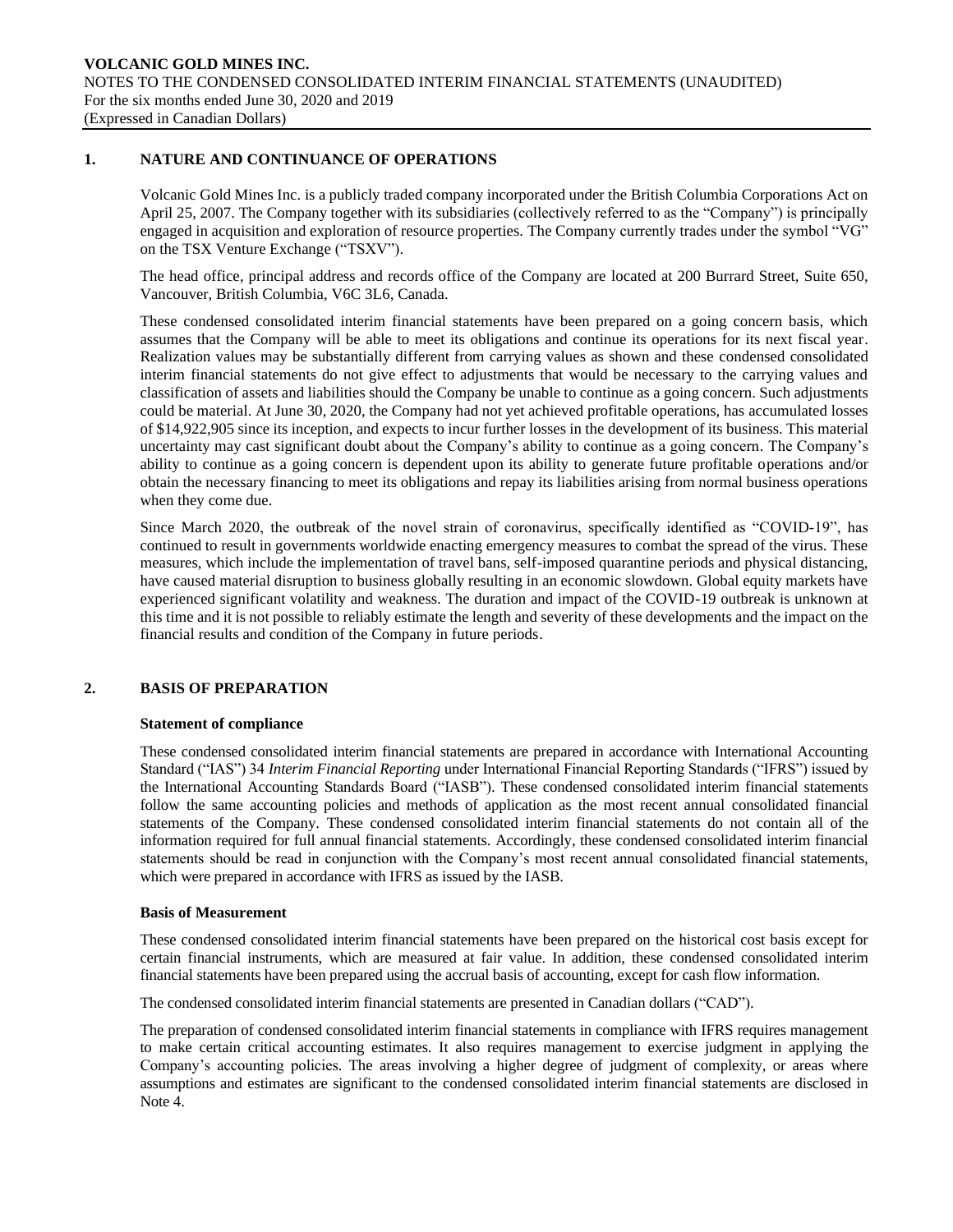## **2. BASIS OF PREPARATION** (cont'd...)

### **Basis of Consolidation**

These condensed consolidated interim financial statements include the accounts of the Company and its subsidiaries. A subsidiary is an entity in which the Company has control, directly or indirectly, where control is defined as the power to govern the financial and operating policies of an enterprise so as to obtain benefits from its activities. All material intercompany transactions and balances have been eliminated on consolidation.

### **Foreign Currency Translation**

The functional currency is the currency of the primary economic environment in which the entity operations and has been determined for each entity within the Company. The functional currency for all entities within the Company is the Canadian dollar. The functional currency determinations were conducted through an analysis of the consideration factors identified in International Accounting Standards ("IAS") 21, *The Effects of Changes in Foreign Exchange Rates*.

Transactions in currencies other than the Canadian dollar are recorded at exchange rates prevailing on the dates of the transactions. At the end of each reporting period, the monetary assets and liabilities of the Company that are denominated in foreign currencies are translated at the rate of exchange at the statement of financial position date while non-monetary assets and liabilities are translated at historical rates. Revenues and expenses are translated at the exchange rates approximating those in effect on the date of the transactions. Exchange gains and losses arising on translation are included in the statement of loss and comprehensive loss.

# **3. STANDARDS, AMENDMENTS AND INTERPRETATIONS NOT YET EFFECTIVE**

The Company will be required to adopt the following standard and amendments issued by the IASB as described below.

### *IFRS 17 Insurance Contracts*

IFRS 17 is a new standard that requires insurance liabilities to be measured at a current fulfillment value and provides a more uniform measurement and presentation approach for all insurance contracts. These requirements are designed to achieve the goal of a consistent, principle-based accounting for insurance contracts. IFRS 17 supersedes IFRS 4, *Insurance Contracts*, and related interpretations.

This standard will be effective for the Company's annual period beginning January 1, 2021. The Company has yet to assess the impact of IFRS 17 on its financial statements.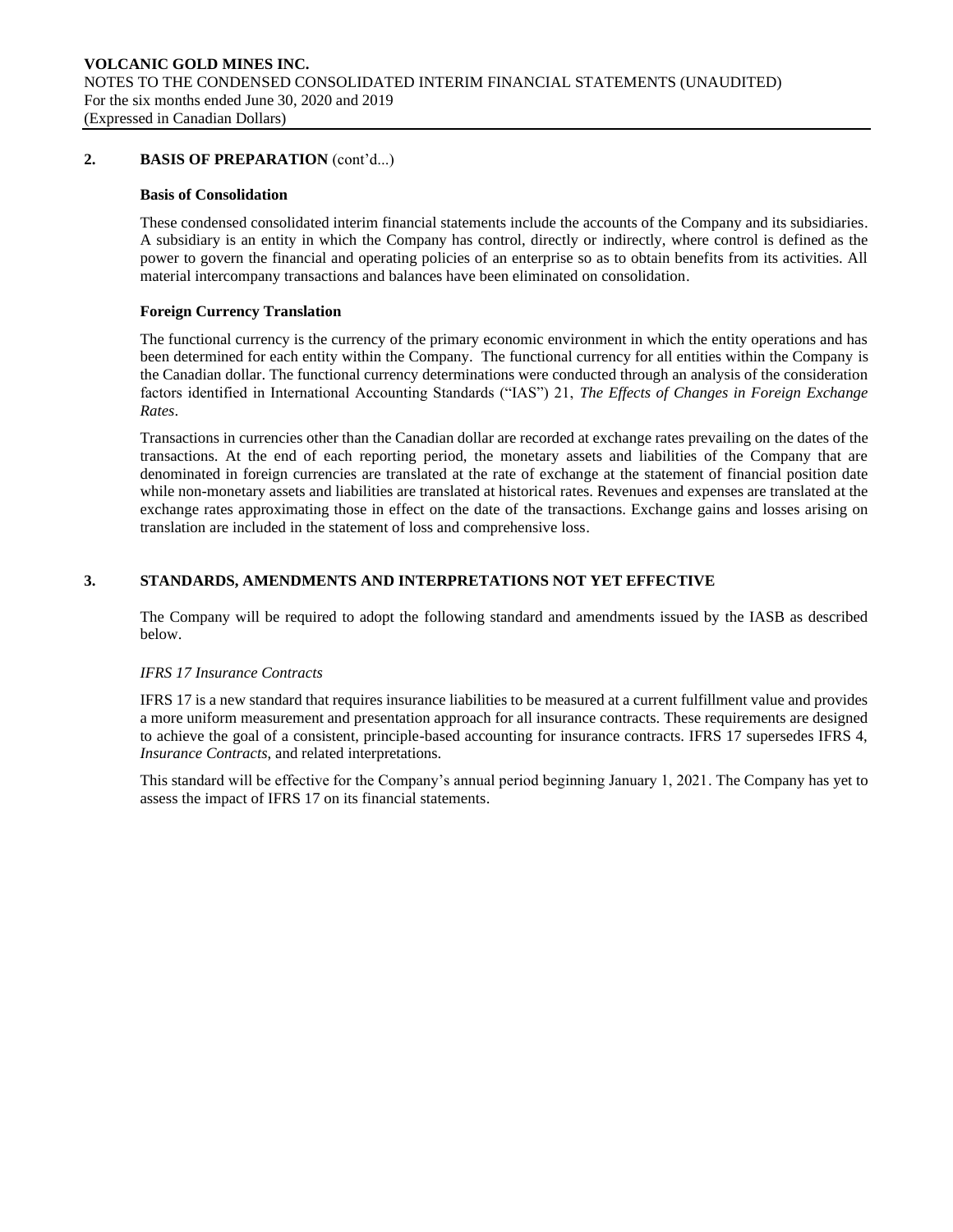## **4. CRITICAL ACCOUNTING ESTIMATES AND JUDGMENTS**

The Company makes estimates and assumptions about the future that affect the reported amounts of assets and liabilities. Estimates and judgments are continually evaluated based on historical experience and other factors, including expectations of future events that are believed to be reasonable under the circumstances. In the future, actual experience may differ from these estimates and assumptions.

The effect of a change in an accounting estimate is recognized prospectively by including it in profit or loss in the period of the change, if the change affects that period only, or in the period of the change and future periods, if the change affects both.

The key areas of estimates and/or judgment applied in the preparation of the condensed consolidated interim financial statements that could result in a material adjustment to the carrying amounts of assets and liabilities are as follows:

a) The Company may be subject to income tax in several jurisdictions and significant judgment is required in determining the provision for income taxes. During the ordinary course of business and on dispositions of mineral property or interests therein, there are transactions and calculations for which the ultimate tax determination is uncertain. As a result, the Company recognizes tax liabilities based on estimates of whether additional taxes and interest will be due. This assessment relies on estimates and assumptions and may involve a series of judgments about future events, and interpretation of tax law. To the extent that the final tax outcome of these matters is different than the amounts recorded, such differences will impact income tax expense in the period in which such determination is made.

|                                     | Computer<br>equipment |
|-------------------------------------|-----------------------|
| Cost                                |                       |
| Balance, December 31, 2018 and 2019 | \$<br>11,628          |
| <b>Balance, June 30, 2020</b>       | \$<br>11,628          |
|                                     |                       |
| <b>Accumulated amortization</b>     |                       |
| Balance, December 31, 2018          | \$<br>5,275           |
| Charge for period                   | 5,123                 |
| Balance, December 31, 2019          | 10,398                |
| Charge for period                   | 185                   |
| <b>Balance, June 30, 2020</b>       | \$<br>10,583          |
|                                     |                       |
| Carrying amounts                    |                       |
| At December 31, 2019                | \$<br>1,230           |
| At June 30, 2020                    | \$<br>1,045           |

# **5. PROPERTY AND EQUIPMENT**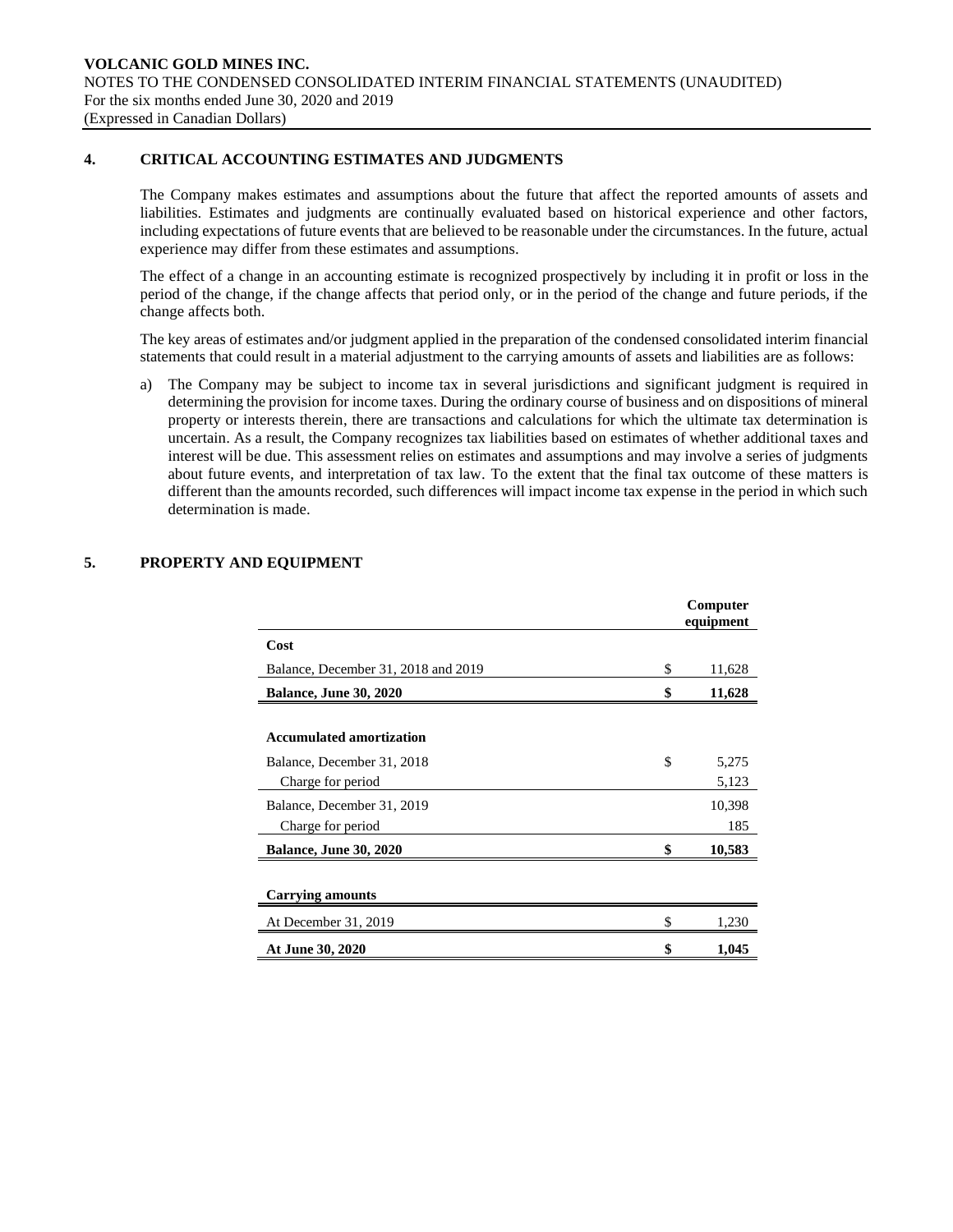## **6. NON-CONTROLLING INTEREST**

Non-controlling interests ("NCI"s) in the net assets of consolidated subsidiaries are identified separately from the Company's equity therein. Total comprehensive loss of the Company's subsidiary is attributed to the equity holders of the Company and to the non-controlling interests even if this results in the non-controlling interest having a deficit balance.

The Company adjusts the non-controlling interest by attributing a proportionate amount of the subsidiaries net identifiable assets. The Company also adjusts other comprehensive loss to reflect the new ownership interest. These adjustments are also recognized in equity.

For the period ended June 30, 2020, 25% of the net assets of the Company's consolidated subsidiary, Guiord SA ("Guiord"), which formerly held the Mandiana mineral property, were attributable to its non-controlling interest. The value of the NCI at June 30, 2020 was a deficiency of \$176,411 (December 31, 2019: \$176,411). There was no income or loss allocated to NCI during the periods ended June 30, 2020 and 2019.

## **7. MINERAL PROPERTIES**

## **Holly and Banderas Properties - Guatemala**

In May 2020, the Company signed an agreement whereby it has been granted by Radius Gold Inc. ("Radius") the exclusive option (the "Option") to acquire a 60% interest in the Holly and Banderas gold-silver properties in Guatemala (the "Properties"). The Company may exercise the Option by raising a minimum \$3.0 million (completed on July 27, 2020) and spending US\$7.0 million on exploration of the Properties within 48 months from the date drilling permits for the properties are granted. An initial US\$1.0 million must be spent on exploration within 12 months of receiving the required drill permits, including a minimum 3,000 metres of drilling. The Company must also make a cash payment to Radius of \$100,000. Upon exercise of the Option, the Company will enter into a standard 60/40 joint venture with Radius in order to further develop the properties.

The Company will also have the exclusive right for 24 months following the execution of the Option to evaluate the other property interests of Radius in eastern Guatemala and to enter into an agreement to acquire an interest in any of such other properties on reasonable mutually agreed upon terms.

On August 18, 2020, the TSXV approved the terms of the Option agreement and confirmed that the Company has completed the TSXV's filing requirements, including providing a title opinion and draft geological report, in order to proceed with the Option. Due to COVID-19 restrictions, travel to Guatemala is not currently possible and although the Qualified Person that authored the geological report has been to the Properties in the past, he has not been there in recent years. Accordingly, the TSXV has required that drilling on the Properties will not begin until a QP is able to visit the Properties and the geological report is then finalized and approved by the Exchange.

The Company and Radius have one common director.

# **8. EXPLORATION EXPENDITURES**

During the six-month period ended June 30, 2020, the Company incurred \$23,713 (2019: \$Nil) on property investigation costs.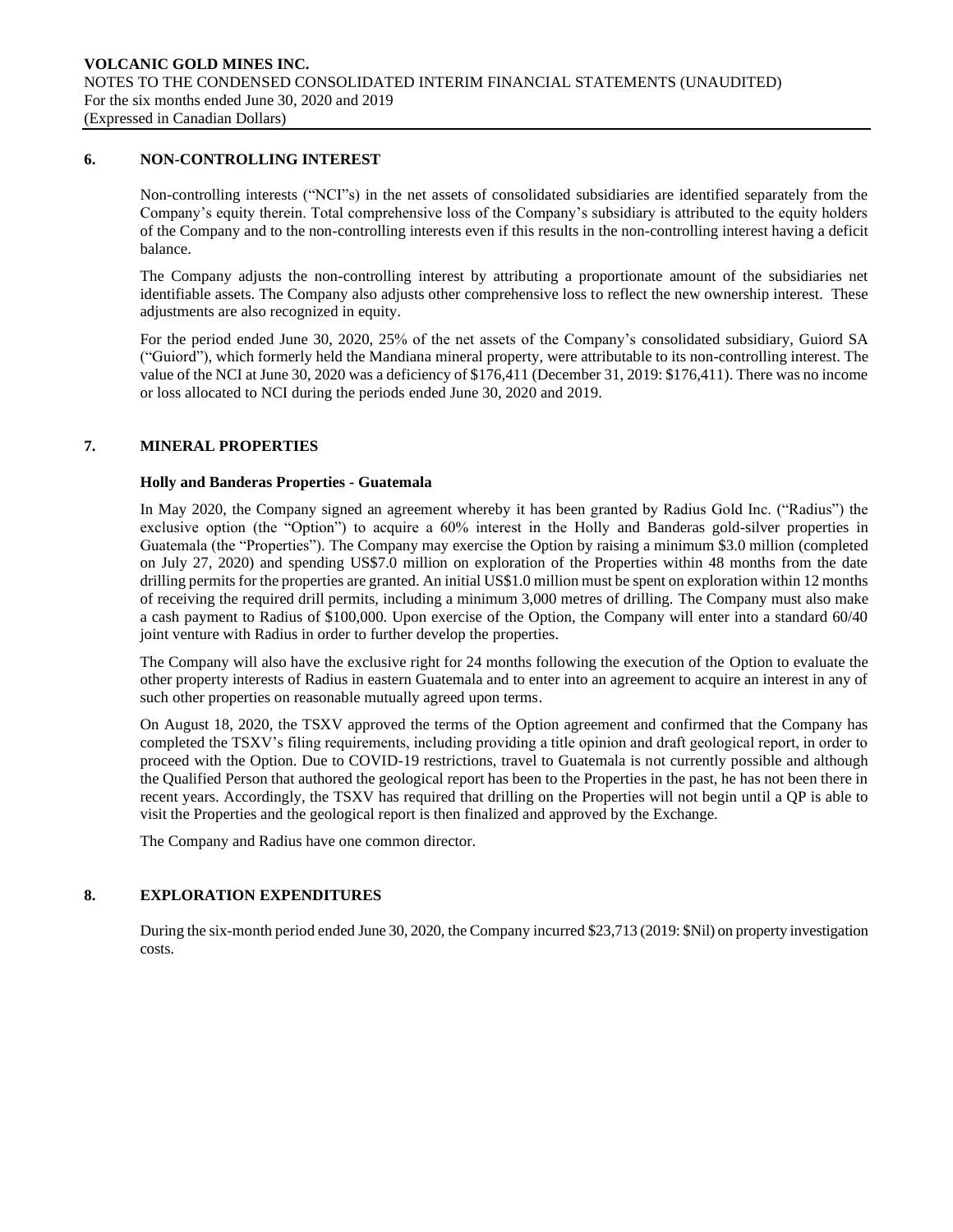# **9. RELATED PARTY TRANSACTIONS**

The Company had transactions during the periods ended June 30, 2020 and 2019 with related parties consisting of directors, officers and the following companies with common directors:

| <b>Related party</b>                      | <b>Nature of transactions</b>                    |
|-------------------------------------------|--------------------------------------------------|
| Gold Group Management Inc. ("Gold Group") | Shared office and administrative related charges |
| Mill Street Services Ltd. ("Mill Street") | Consulting services                              |
| Radius                                    | Proposed property transaction                    |

Balances and transactions with related parties not disclosed elsewhere in these condensed consolidated interim financial statements are as follows:

a) During the periods ended June 30, 2020 and 2019, the Company reimbursed Gold Group, a private company controlled by a Director (and former Chief Executive Officer) of the Company, for the following costs:

|                                      |   |        | Three months ended June 30, |        |    |        | Six months ended June 30, |        |
|--------------------------------------|---|--------|-----------------------------|--------|----|--------|---------------------------|--------|
|                                      |   | 2020   |                             | 2019   |    | 2020   |                           | 2019   |
| General and administrative expenses: |   |        |                             |        |    |        |                           |        |
| Office and administration            | S | 8.154  | \$                          | 11.428 | S  | 16.213 | \$                        | 24,984 |
| Salaries and benefits                |   | 7.878  |                             | 21,393 |    | 15,699 |                           | 38,932 |
| Shareholder communications           |   | 770    |                             | 518    |    | 770    |                           | 1,018  |
| Transfer agent and regulatory fees   |   | 5.391  |                             | 8.515  |    | 5,891  |                           | 8,515  |
| Travel and accommodation             |   | 566    |                             | 978    |    | 2.029  |                           | 1,186  |
|                                      |   | 22,759 | \$                          | 42,832 | \$ | 40,602 | \$                        | 74,635 |

Gold Group is reimbursed by the Company for certain shared costs and other business-related expenses paid by Gold Group on behalf of the Company. Salaries and benefits for the periods ended June 30, 2020 and 2019 include those for the Chief Financial Officer and the Corporate Secretary.

- b) Prepaid expenses and deposits as of June 30, 2020 includes an amount of \$691 (December 31, 2019: \$1,152) paid to Gold Group.
- c) Long-term deposits as of June 30, 2020 consists of \$61,000 (December 31, 2019: \$61,000) paid to Gold Group as a deposit pursuant to the Company's office and administrative services agreement with Gold Group.
- d) Included in accounts payable and accrued liabilities as of June 30, 2020 was \$20,435 (December 31, 2019: \$5,089) owing to Gold Group, \$10,000 (December 31, 2019: \$Nil) to the Chief Executive Officer of the Company for management fees, and \$4,000 (December 31, 2019: \$Nil) to a Director of the Company for consulting fees. The amount for Gold Group is due on a monthly basis and secured by a deposit.
- e) During the period ended June 30, 2019, the Company issued 548,660 common shares to related parties and a former related party to settle a total of \$192,031 in debt.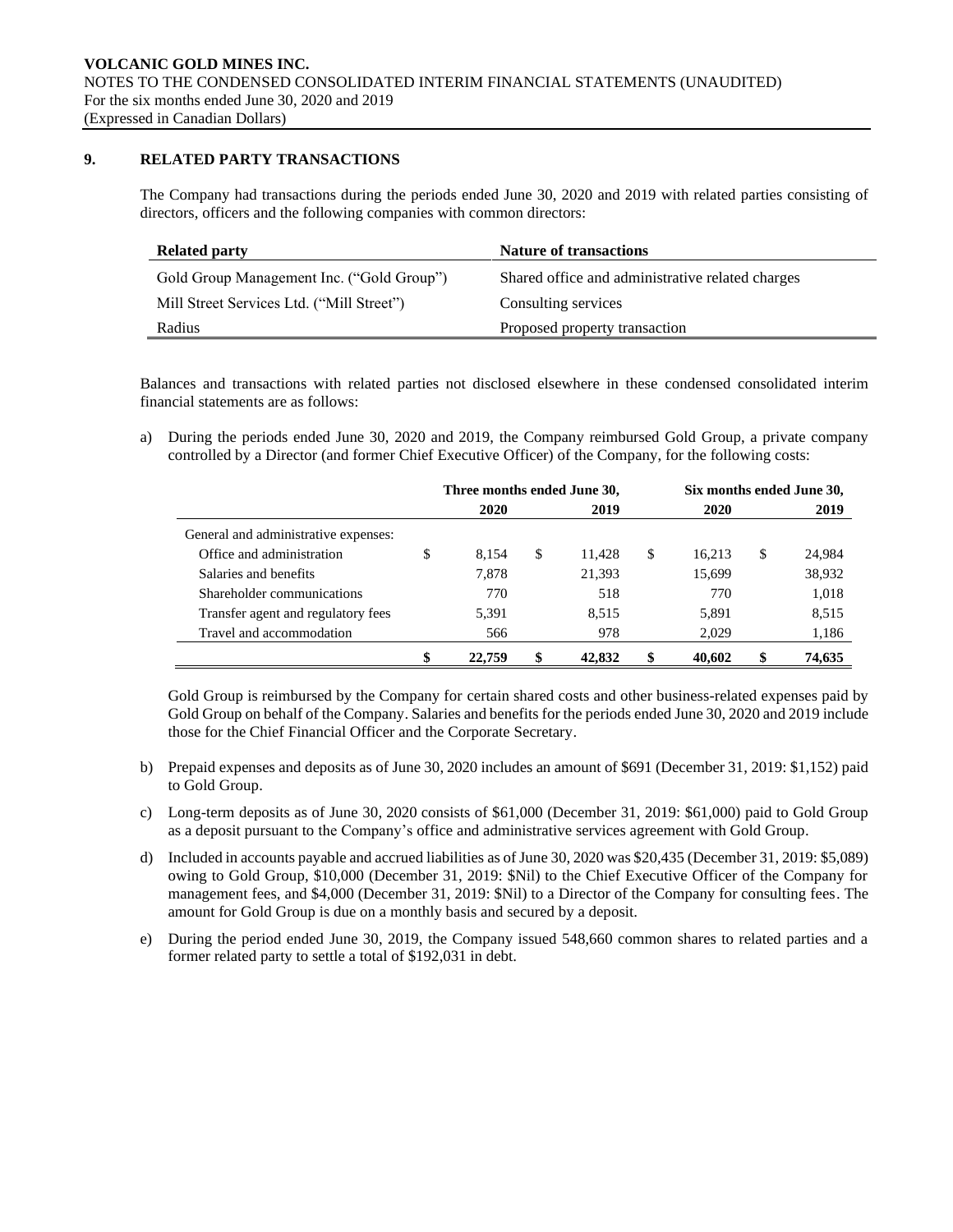# **9. RELATED PARTY TRANSACTIONS** (cont'd...)

The Company has identified certain of its directors and senior officers as its key management personnel. Included for the periods ended June 30, 2020 and 2019 are the following items paid or accrued to key management personnel and/or companies with common directors.

|                                      |    | Three months ended June 30, |    |        |    | Six months ended June 30, |              |
|--------------------------------------|----|-----------------------------|----|--------|----|---------------------------|--------------|
|                                      |    | 2020                        |    | 2019   |    | 2020                      | 2019         |
| General and administrative expenses: |    |                             |    |        |    |                           |              |
| Consulting and management fees       | S  | 20.750                      | \$ | 16.500 | S  | 37,250                    | \$<br>33,000 |
| Salaries and benefits                |    | 2.200                       |    | 5.042  |    | 5.775                     | 10,084       |
| Exploration expenditures:            |    |                             |    |        |    |                           |              |
| Consulting and management fees       |    | 7.000                       |    |        |    | 7,000                     |              |
|                                      | \$ | 29.950                      | \$ | 21,542 | \$ | 50,025                    | 43,084       |

Key management compensation includes consulting fees paid to Mill Street, a company controlled by a Director (and former Chief Executive Officer) of the Company.

## **10. SHAREHOLDERS EQUITY**

### **a) Common shares**

During the 2019 fiscal year, the Company completed a consolidation of the issued shares, warrants and stock options outstanding at April 8, 2019 on a one new for seven old basis. All references to common shares, warrants, stock options, and per share amounts in these condensed consolidated interim financial statements have been updated to reflect the share consolidation.

During the period ended June 30, 2020, there was no share capital activity.

## **b) Warrants**

A summary of share purchase warrants activity from January 1, 2019 to June 30, 2020 is as follows:

|                               | Number of<br>warrants | Weighted<br>average<br>exercise price |
|-------------------------------|-----------------------|---------------------------------------|
| Balance, December 31, 2018    | 2,136,951             | \$4.90                                |
| Issued on private placement   | 1,500,000             | \$0.35                                |
| Expired during the year       | (285,714)             | \$0.35                                |
| Balance, December 31, 2019    | 3,351,237             | \$3.25                                |
| Expired during the period     | (1,500,000)           | \$0.35                                |
| <b>Balance, June 30, 2020</b> | 1,851,237             | \$5.60                                |

Details of warrants outstanding as of June 30, 2020 are:

|                    | Number of | <b>Exercise</b> |
|--------------------|-----------|-----------------|
| <b>Expiry date</b> | warrants  | price           |
| March 8, 2022      | 1,851,237 | \$5.60          |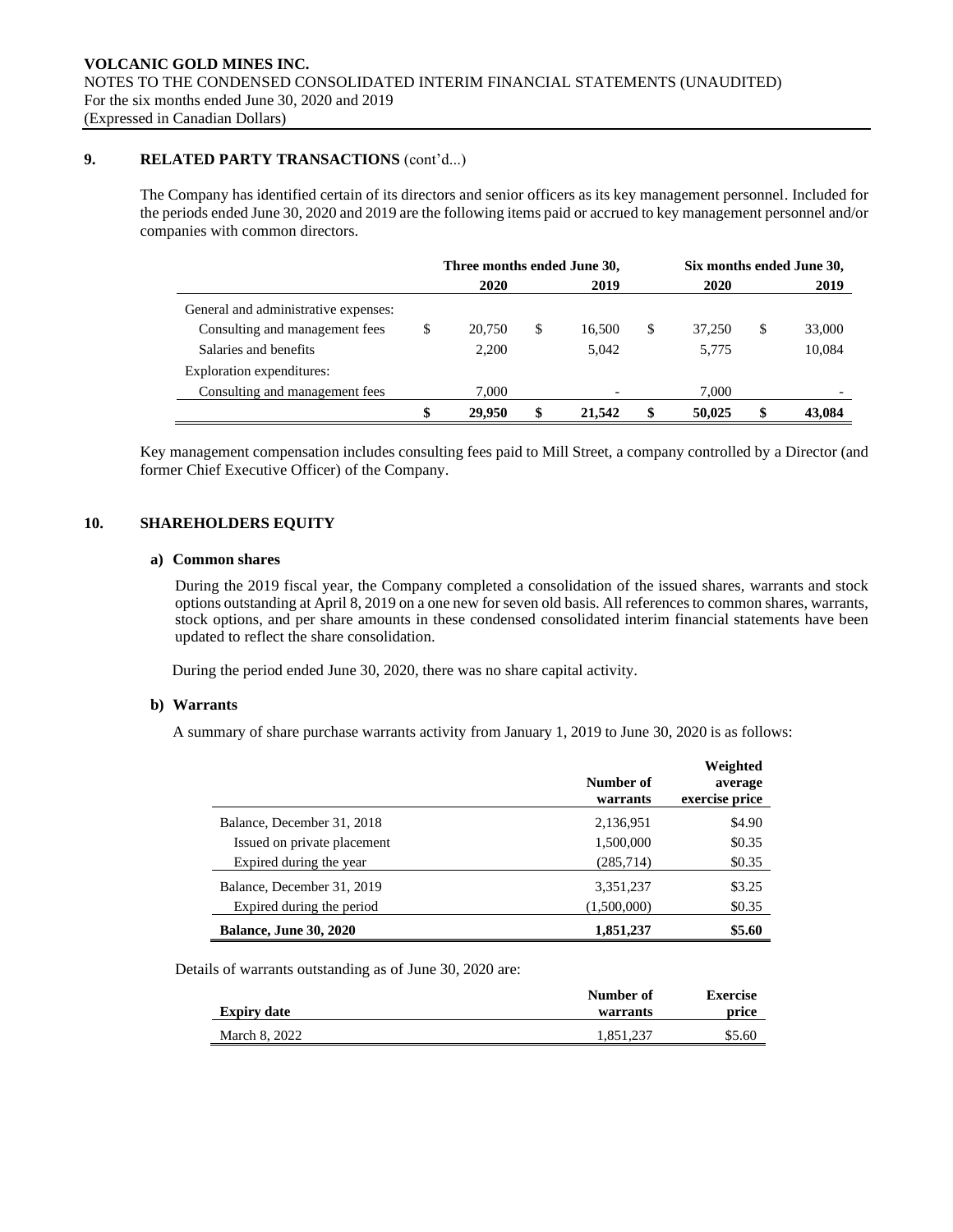## **11. SHARE-BASED PAYMENTS**

### **Option Plan Details**

The Company has a stock option plan whereby options may be granted to directors, employees, consultants and certain other service providers to encourage ownership of the Company's common shares. The Company may grant options for up to 10% of the issued and outstanding common shares. The term of any option granted under the plan may not exceed 10 years. The vesting periods for all options granted pursuant to the plan will be determined at the discretion of the Board of Directors at the time of the grant. The number of options granted to any one person may not exceed 5% of the outstanding listed common shares in a 12-month period.

The following is a summary of stock option activity during the period ended June 30, 2020:

|                   |                                 |                          |                           | During the period        |                          |                                 |                           |                                  |
|-------------------|---------------------------------|--------------------------|---------------------------|--------------------------|--------------------------|---------------------------------|---------------------------|----------------------------------|
| <b>Grant date</b> | <b>Expiry date</b>              | <b>Exercise</b><br>price | <b>Opening</b><br>balance | <b>Granted</b>           | <b>Exercised</b>         | <b>Forfeited</b> /<br>cancelled | <b>Closing</b><br>balance | <b>Vested and</b><br>exercisable |
|                   | March 15, 2017 March 14, 2027   | \$4.20                   | 367,855                   |                          | $\overline{\phantom{a}}$ | (3.571)                         | 364.284                   | 364,284                          |
| June 27, 2017     | June 26, 2027                   | \$4.20                   | 3.571                     | $\overline{\phantom{0}}$ | $\overline{\phantom{a}}$ | $\overline{\phantom{a}}$        | 3.571                     | 3,571                            |
|                   |                                 |                          | 371,426                   | $\blacksquare$           | $\sim$                   | (3.571)                         | 367,855                   | 367,855                          |
|                   | Weighted average exercise price |                          | \$4.20                    |                          | $\overline{\phantom{a}}$ | \$4.20                          | \$4.20                    | \$4.20                           |

The weighted average remaining contractual life of the options outstanding at June 30, 2020 is 6.71 (December 31, 2019: 7.21) years.

### **12. SEGMENT INFORMATION**

As at June 30, 2020, the Company operated in one reportable operating segment, being the acquisition, exploration, and evaluation of resources properties in one geological location, being Canada.

## **13. FINANCIAL AND CAPITAL RISK MANAGEMENT**

Financial assets and liabilities are classified in the in the fair value hierarchy according to the lowest level of input that is significant to the fair value measurement. Assessment of the significant of a particular input to the fair value measurement requires judgement and may affect placement within the fair value hierarchy levels. The hierarchy is as follows:

- Level 1: quoted prices (unadjusted) in active markets for identical assets or liabilities.
- Level 2: inputs other than quotes prices included in Level 1 that are observable for the asset or liability, either directly (i.e., as prices) or indirectly (i.e., derived from prices).
- Level 3: inputs for the asset or liability that are not based on observable market data (unobservable inputs).

The carrying value of receivables, deposits and accounts payable and accrued liabilities approximates fair value due to the short-term nature of the financial instruments. Cash is valued at a level 1 fair value measurement and is classified as fair value through profit or loss. Receivables and long-term deposits are classified as amortized cost. Accounts payable and accrued liabilities are classified as amortized cost.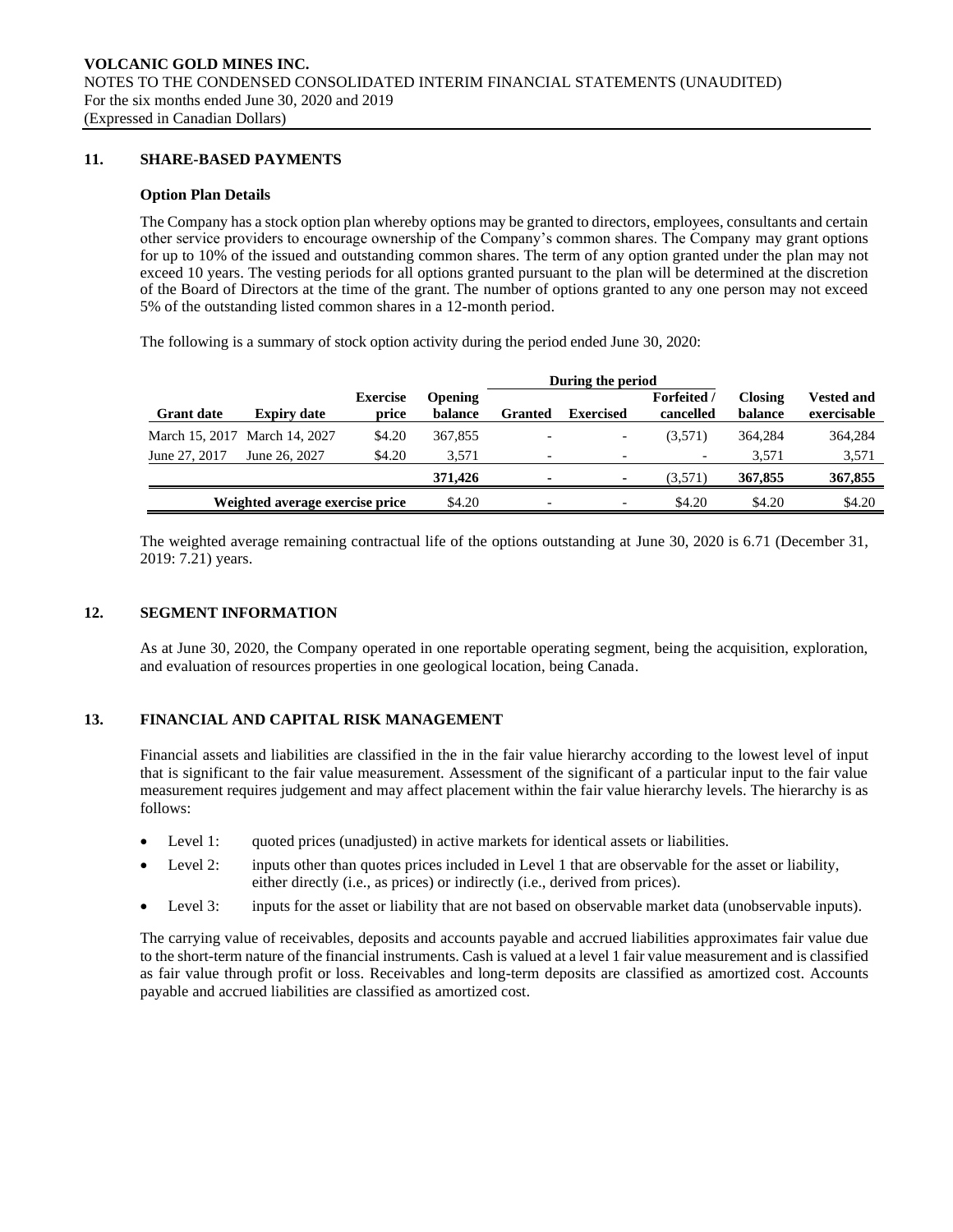## **13. FINANCIAL AND CAPITAL RISK MANAGEMENT** (cont'd...)

### **Risk management**

The Company is exposed to varying degrees to a variety of financial instrument related risks:

#### *Credit risk*

Credit risk is the risk of an unexpected loss if a customer or third party to a financial instrument fails to meet its contractual obligations.

The Company's cash is held at large Canadian financial institution in interest bearing accounts. The Company has no investment in asset backed commercial paper.

#### *Liquidity risk*

Liquidity risk is the risk that the Company will not be able to meet its financial obligations as they fall due.

The Company manages liquidity risk through its capital management as outlined below. Accounts payable and accrued liabilities are due within one year.

#### *Market risk*

Market risk is the risk of loss that may arise from changes in market factors such as interest rates, foreign exchange rates, and commodity and equity prices.

a) Interest rate risk

The Company's exposure to interest rate risk arises from the interest rate impact on cash. The Company's practice has been to invest cash at floating rates of interest, in order to maintain liquidity, while achieving a satisfactory return for shareholders. There is minimal risk that the Company would recognize any loss as a result of a decrease in the fair value of any guaranteed bank investment certificates included in cash as they are generally held with large financial institutions. As at June 30, 2020, the Company is not exposed to significant interest rate risk.

#### b) Foreign currency risk

The Company is exposed to financial risk related to the fluctuation of foreign currency rates. The Company currently operates in Canada though a substantial portion of the Company's current liabilities are in US dollars. A significant change in the currency exchange rate between the Canadian dollar relative to the US dollar could have an effect on the Company's results of operations, financial position or cash flows. The Company has not hedged its exposure to currency fluctuations. As at June 30, 2020, the Company is exposed to currency risk through the following financial assets and liabilities denominated in currencies other than the Canadian dollar:

|                                          | <b>June 30,</b>   |      | December 31,      |  |
|------------------------------------------|-------------------|------|-------------------|--|
| As at                                    | 2020              | 2019 |                   |  |
|                                          | <b>US Dollars</b> |      | <b>US Dollars</b> |  |
|                                          | (CDN)             |      | (CDN)             |  |
|                                          | equivalent)       |      | equivalent)       |  |
| Cash                                     | \$<br>2.820       | \$   | 2,735             |  |
| Accounts payable and accrued liabilities | (99, 344)         |      | (88, 335)         |  |
| Net exposure                             | \$<br>(96, 524)   | \$   | (85,600)          |  |

Based on the above net exposure as at June 30, 2020, and assuming all other variables remain constant, a 10% depreciation or appreciation of the Canadian dollar against the US dollar would result in an increase/decrease of approximately \$9,700 in the Company's net loss and comprehensive loss for the period ended June 30, 2020 (2019: \$8,400).